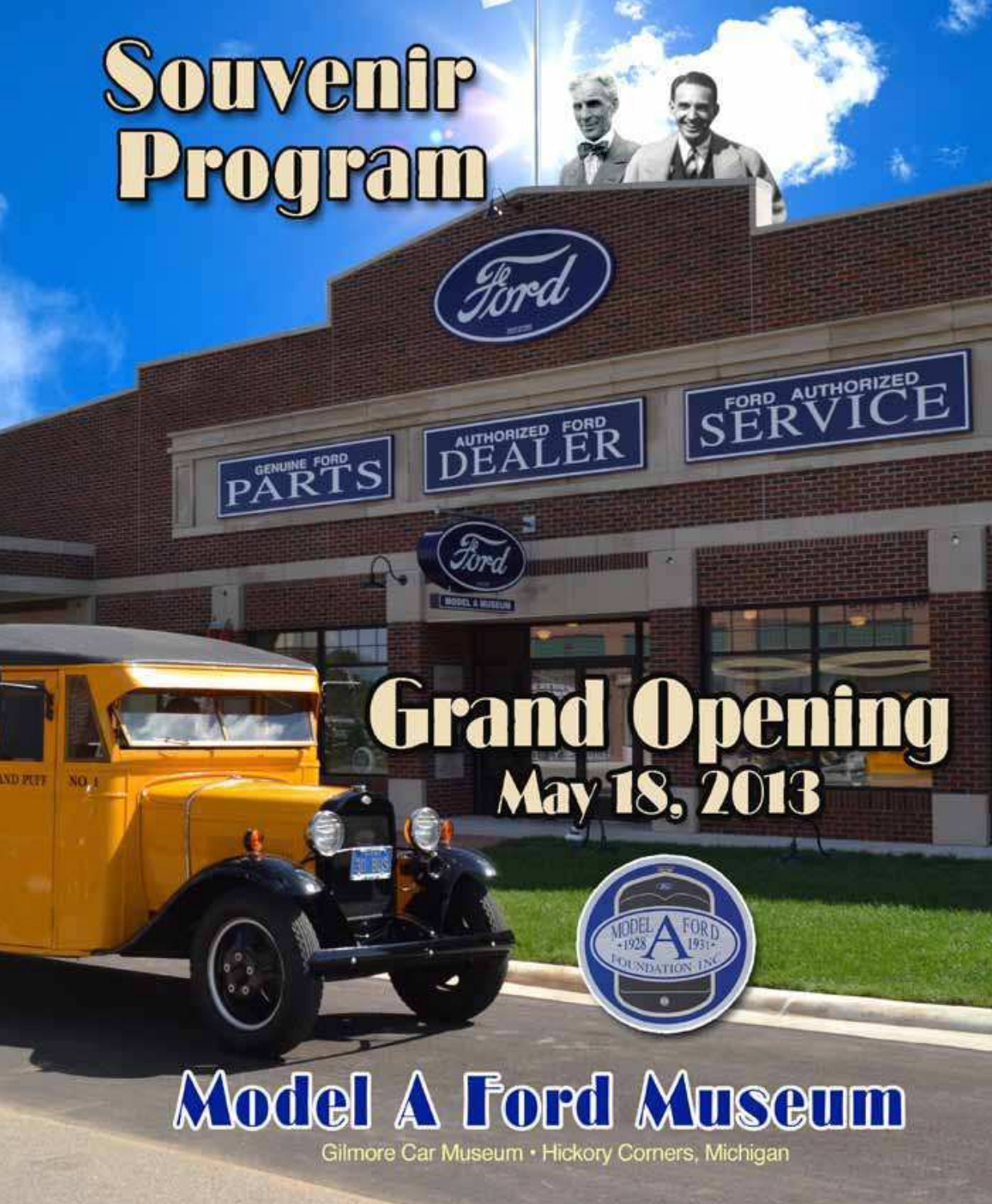

America's Signature Collection"

On behalf of the Staff, the Volunteers and the Board of Trustees of the Gilmore Car Museum I would like to extend our congratulations and best wishes to the Model A Ford Foundation on the opening of its new Museum.

The addition of the Model A Ford Museum to the Gilmore Campus is another very important step in enhancing all of our visitors' experience. Ours is a



unique business model that creates a win-win for all of the partners involved and offers each organization the opportunity to collect, preserve and display their artifacts and, be able to better tell their individual stories. We are proud to have been chosen as the site for this new facility and we look forward to many years of cooperation, collaboration and camaraderie. Welcome home Model A Ford!

Mike

Michael Spezia **Executive Director**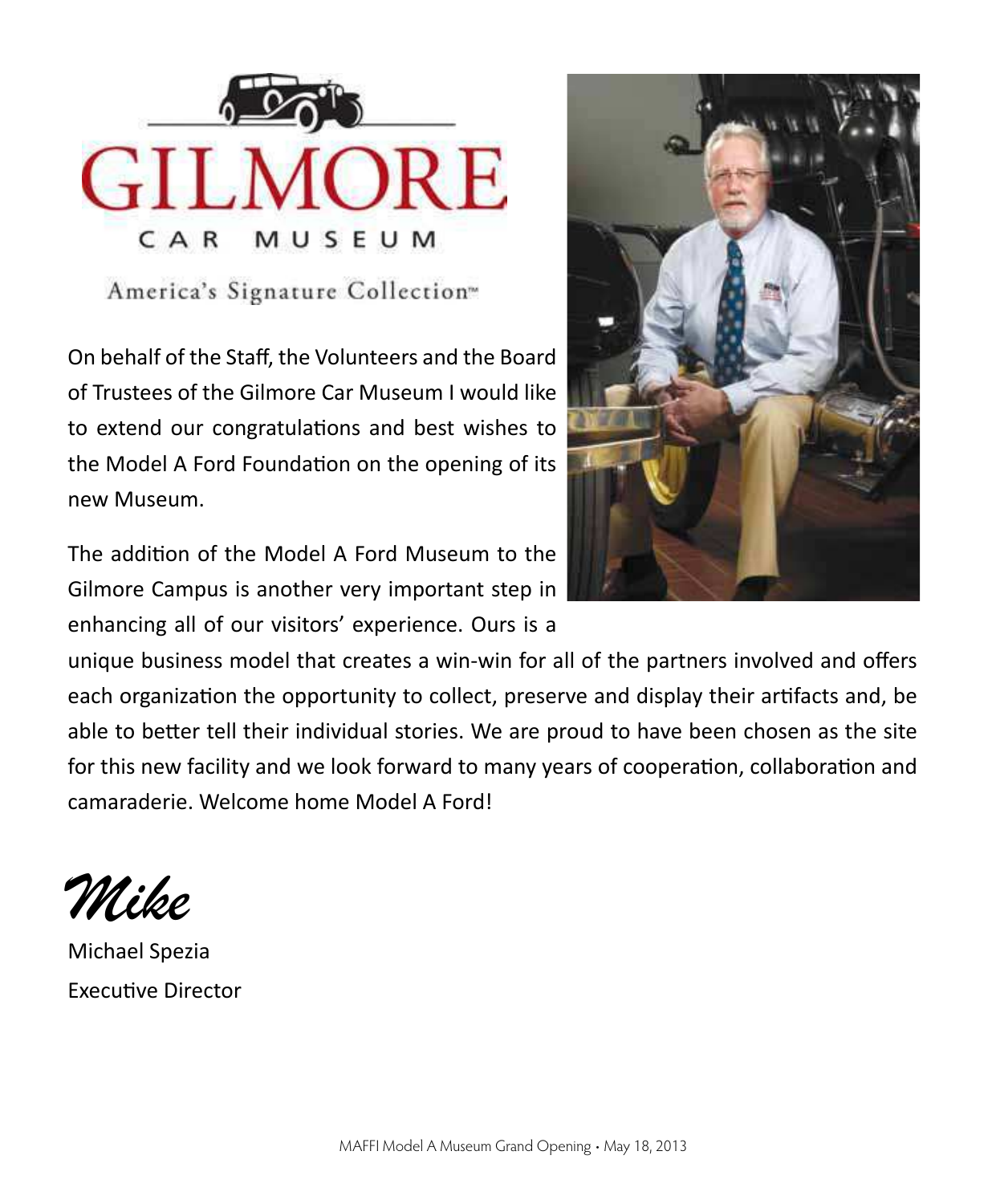

Model A Ford Foundation, Inc. PO Box 95151 Nonantum, MA 02495



May 18, 2013

Dear Fellow Model A'ers:

Welcome to the Grand Opening of the Model A Museum! It has been nearly thirty years since people first started developing the concept of a museum dedicated to the Model A Ford. Now, at last, we have that museum.

It has taken a lot of effort the last few years, but there was also a lot of effort and foresight at the beginning. Edie Jones, as the first President, and Steve Hamilton, as the second President, laid the groundwork. They and their successors each built on the preceding effort until at last we could consider looking for a place to build the museum.

In June of 2011, with the MARC and MAFCA Presidents here lending their support, MAFFI President George Tynan and Michael Spezia, Executive Director of the Gilmore Car Museum, signed the agreement stating that the Model A Museum would be built at Gilmore. Later, in September of 2011, the First Model A Day at Gilmore was held in a large tent at the future site of the museum. Just one year later, in September 2012, the Second Model A Day at Gilmore was held inside the complete, but empty, Model A Museum building. This fall we hope to have the Third Annual Model A Day at Gilmore, with special displays and events surrounding this completed museum.

The goal all along has been to preserve the Model A Era for current and future generations, and that has been our guidepost. The museum has been a long time coming, and this beautiful museum is the result of contributions of time and resources by many, many people. So what you will see at the Grand Opening is a snapshot of the museum as of mid-May, 2013. I am sure it will continue to grow and evolve as supporters continue to provide the material and resources needed for our new focal point.

So my heartiest thanks go out to all the people who have contributed time and resources to make the Foundation and the Museum what it is today. Every bit of that effort has been essential, and we can feel proud of the way we all worked together to create what we are officially opening today.

Sincerely,

Jelias

Stanley R. Johnson President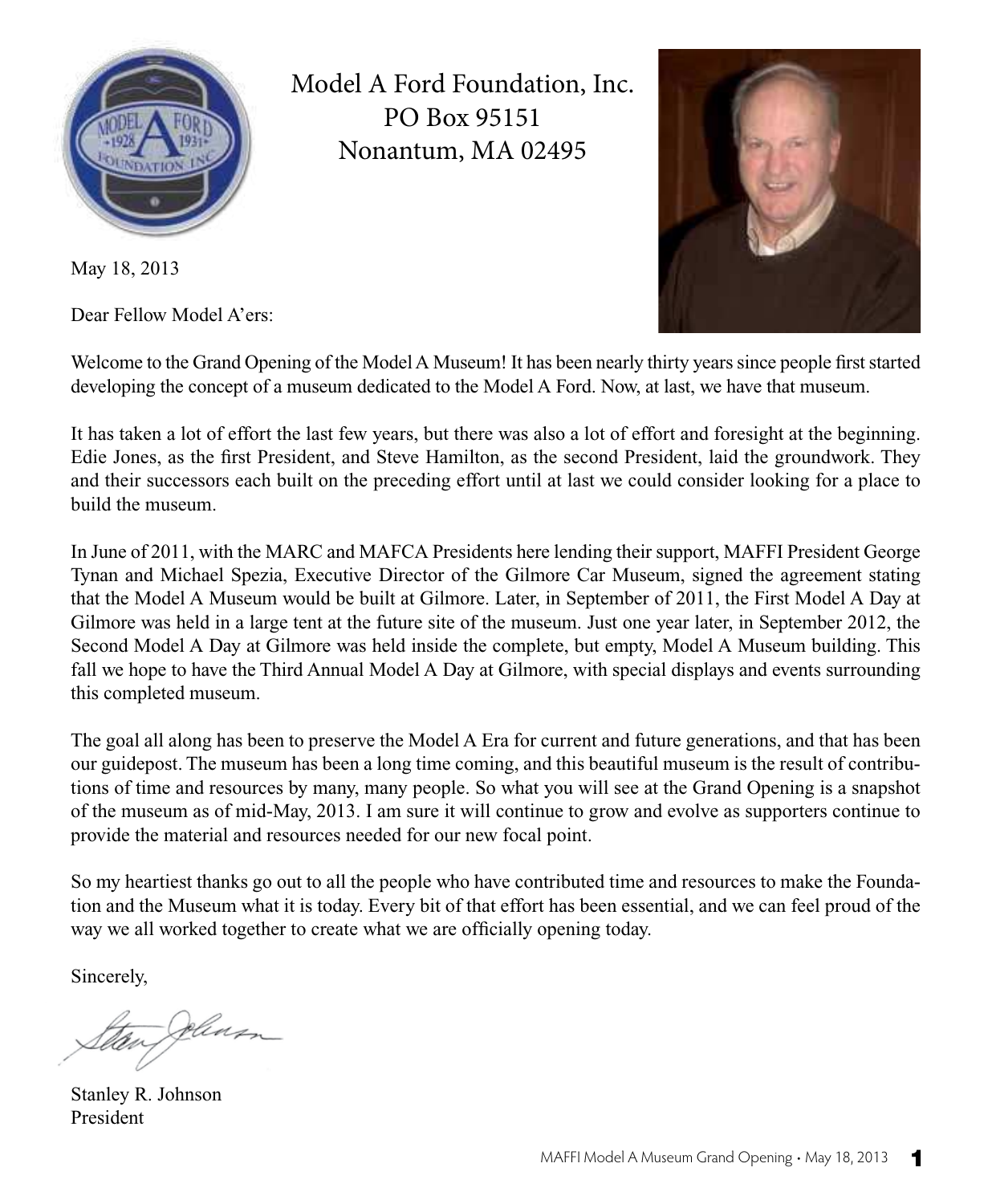#### Grand Opening Ceremony

Model A Ford Museum, Gilmore Car Museum – Hickory Corners, Michigan May 18 2013

#### PROGRAM OF EVENTS

9:30 - EARLY PROGRAMS- 1 hour programs

• Garage Works tour. Jerry Morrissey leads visitors on a walk to the lower Gilmore area and then provides a guided tour through the student auto restoration program known as the Garage Works. *Note: Meet at the Model A Museum gas pumps*

• Ford History Presentation. Steven Stanford of the Henry Ford Historical Association will give an hourlong talk on Ford history. Gilmore auditorium

11:00 – GRAND OPENING CEREMONIES

- Welcome and Introductions Stan Johnson
- National Anthem Dixieland Pickup Band
- Raising of the Museum Flag Dixieland Pickup Band plays "Henry's Made A Lady Out of Lizzie."
- Recognition of Dignitaries:
	- Gilmore Trustees The Trustees of the Gilmore foundation will be recognized
	- MAFFI Trustees The Executive Director and MAFFI trustees will be recognized
- MARC and MAFCA The Presidents and board members in attendance will be recognized
- Major Donors Major donors to the museum effort will be recognized.
- Vehicle Donors Individuals who have donated vehicles and major items to the museum will be recognized
- Architect and Builder The architect and the President of Cornerstone Construction will be recognized
- Museum development staff recognition Key people recognized
- Brief Review of Model A Museum History Stan Johnson
- Placing of the birthday brick Bob Kreipke, Ford Motor Company Corporate Historian
- Presentations of gifts and loans to the museum
- Keynote speech Bob Kreipke, Ford Motor Company Corporate Historian
- Door prizes and raffle winners Art Callan
- Ceremonial Ribbon Cutting Bob Kreipke and MAFFI Presidents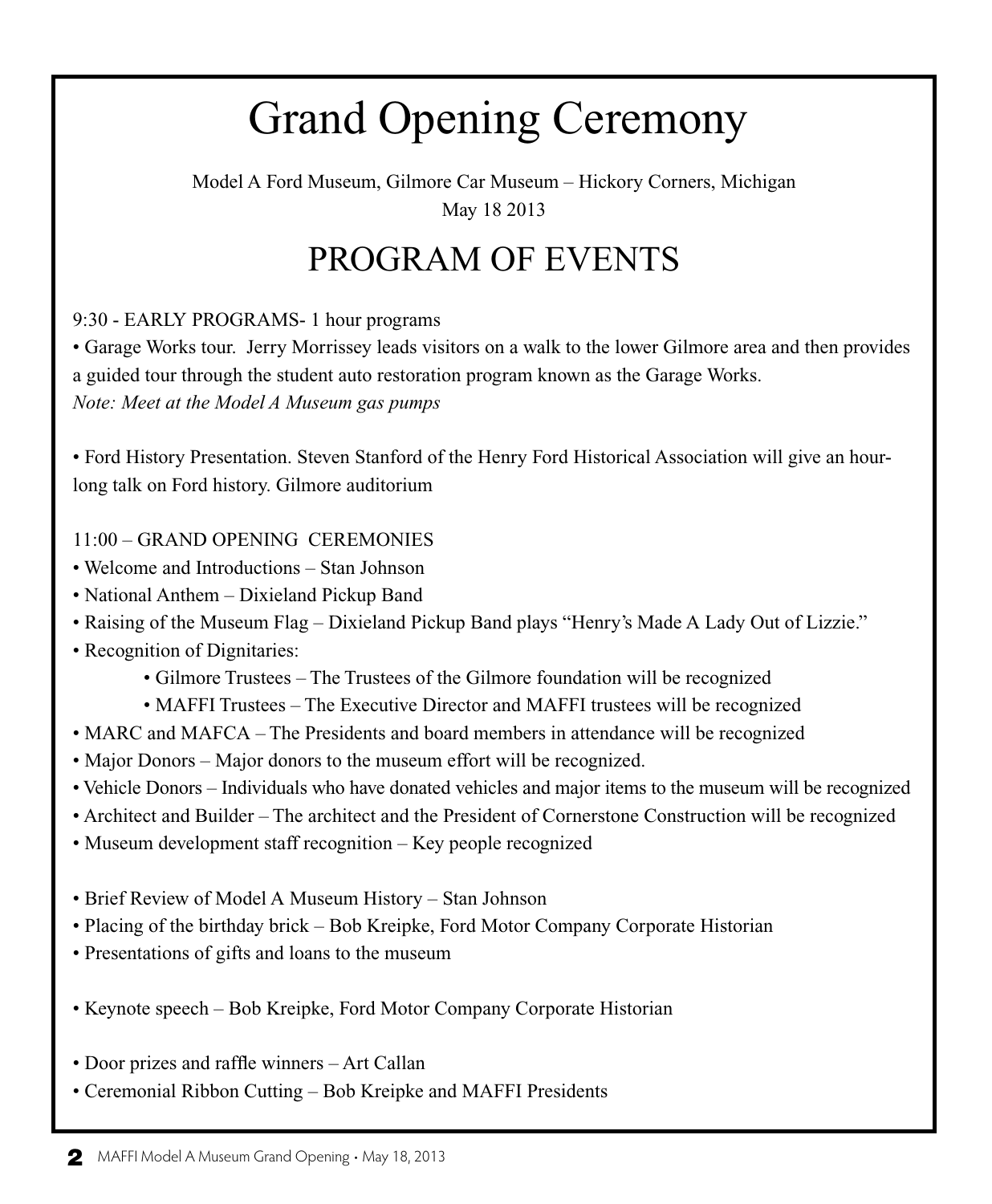12:30 p.m. – Lunch available at Gilmore food vendors Buffet lunch for special guests

1 p.m. - 5 p.m. Open Touring of all the buildings on the grounds of the Gilmore Car Museum: Model A Museum Classic Car Club Museum Pierce Arrow Museum Franklin Museum Cadillac Museum The Gilmore Collections

Live Music; Historic Lecture

#### 2:00- LATE PROGRAMS

• Garage Works tour. Jerry Morrissey leads visitors on a walk to the lower Gilmore area and then provides a guided tour through the student auto restoration program known as the Garage Works.

• Ford History Presentation. Steven Stanford of the Henry Ford Historical Association will give an hour-long talk on Ford history.

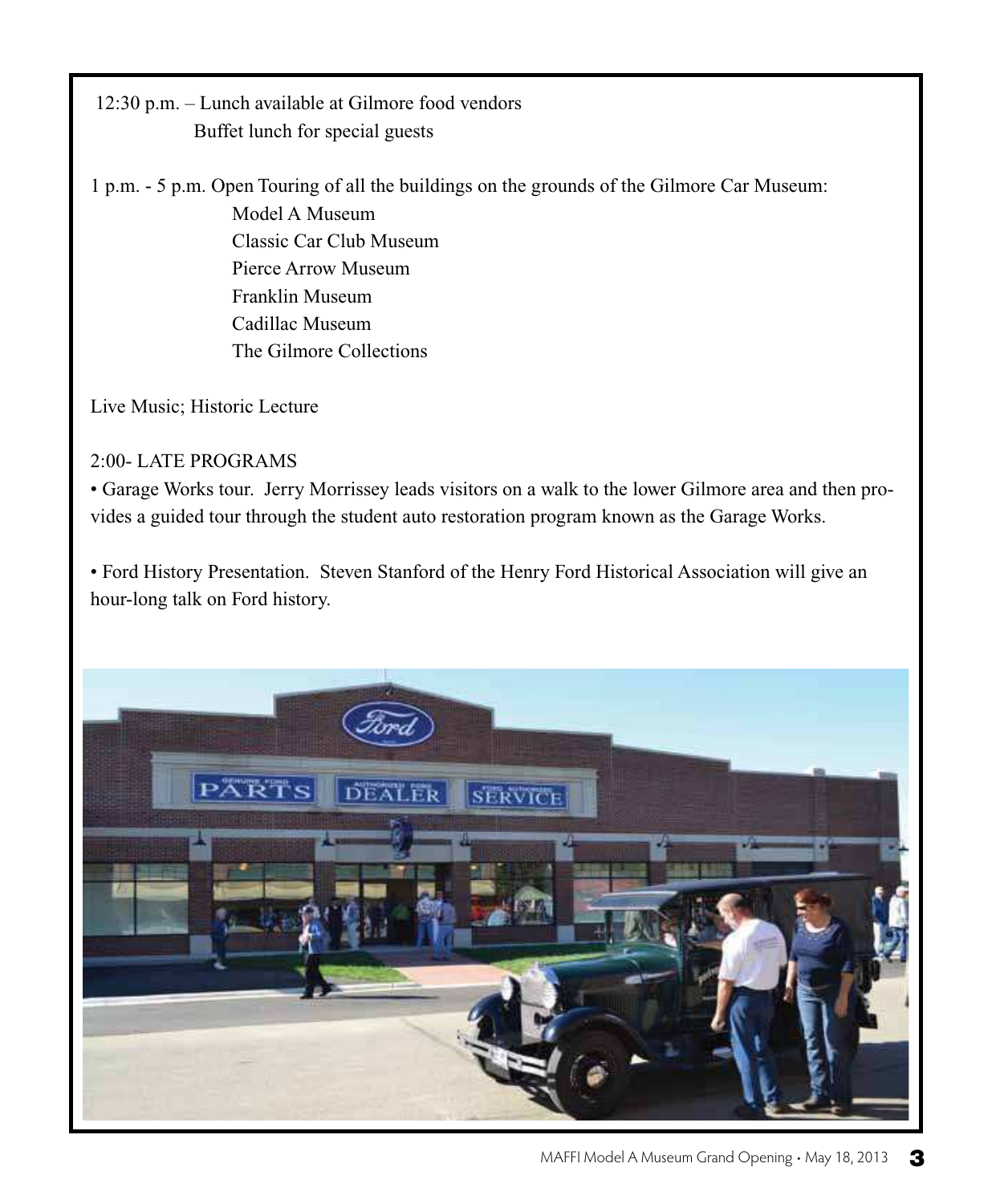



A Message From

#### Model A Ford Club of America

May 18, 2013

Congratulations to the Model A Ford Foundation, Inc., and all who appreciate these wonderful little cars on the Grand Opening of the Model A Museum. After 25 years of effort we finally have a world class facility dedicated to preserving the Model A Ford for all time. The museum not only depicts the car and fashions of the era, it also provides historical context for its years of manufacturing and sales.

This amazing vehicle reached peak production during the Great Depression and captured the imagination and admiration of the American public. Today over a half-million of them remain, many of which are driven regularly.

The new museum was created by individuals. There were no big corporate sponsors, large grants, or tax payer money. The funds to build it came from individuals – who had a love of the Model A Ford and a willingness to give for its preservation. Hundreds of dedicated volunteers spent countless hours over the years to make this dream a reality. Sharing the Model A Ford with future generations will keep the story of the Model A alive for posterity. The Model A Ford Club of America is proud to have played a role in the creation of this magnificent museum.

Alex Janke, President Model A Ford Club of America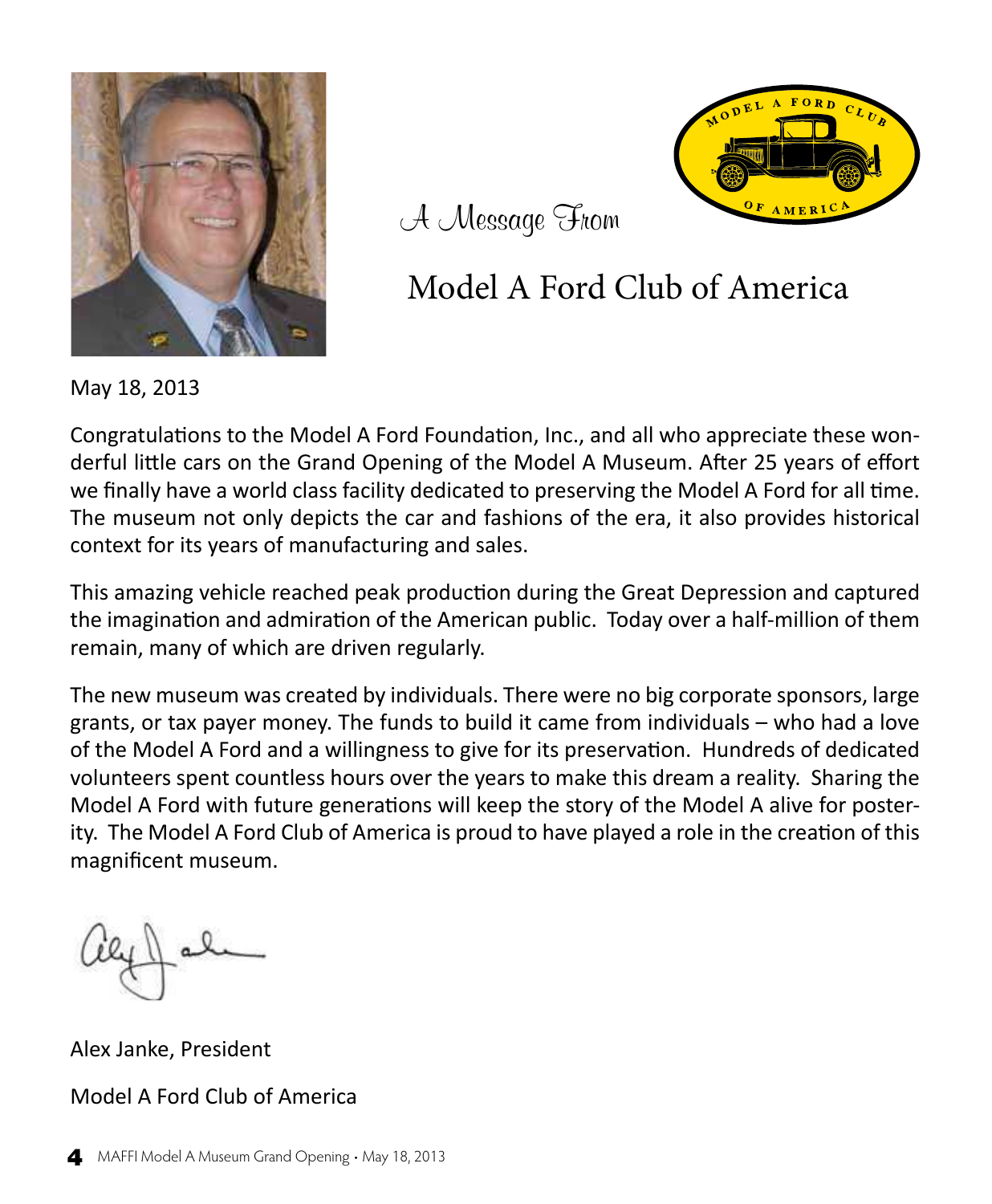

A Message From

#### Model A Restorers Club



May 18, 2013

Welcome to the Grand Opening of the Model A Museum!

On behalf of the Model A Restorers Club, it is my great pleasure to welcome you to Hickory Corners, Michigan. I wish to offer our congratulations to the Model A Foundation on the completion of the Model A Museum. What started many years ago as a dream of a few dedicated Model A enthusiasts has resulted in the magnificent building we see today. Their dream was to establish a museum where future generations could learn about the Model A Ford and the enormous contributions it's made to the development of transportation in this country and throughout the world. Today, we celebrate the Grand Opening of our Model A Museum, but to also say thank you to all the members of the Model A Ford Foundation, Inc. both current and past, who have labored so long in this endeavor.

Last, but not least, a very special thank you to Stan Johnson and Jerry Morrissey whose constant presence through the construction and finishing processes has made them easily the co-captains of the ship.

Sincerely

Bab Barber

**Bob Barker, President** 

Model A Restorers Club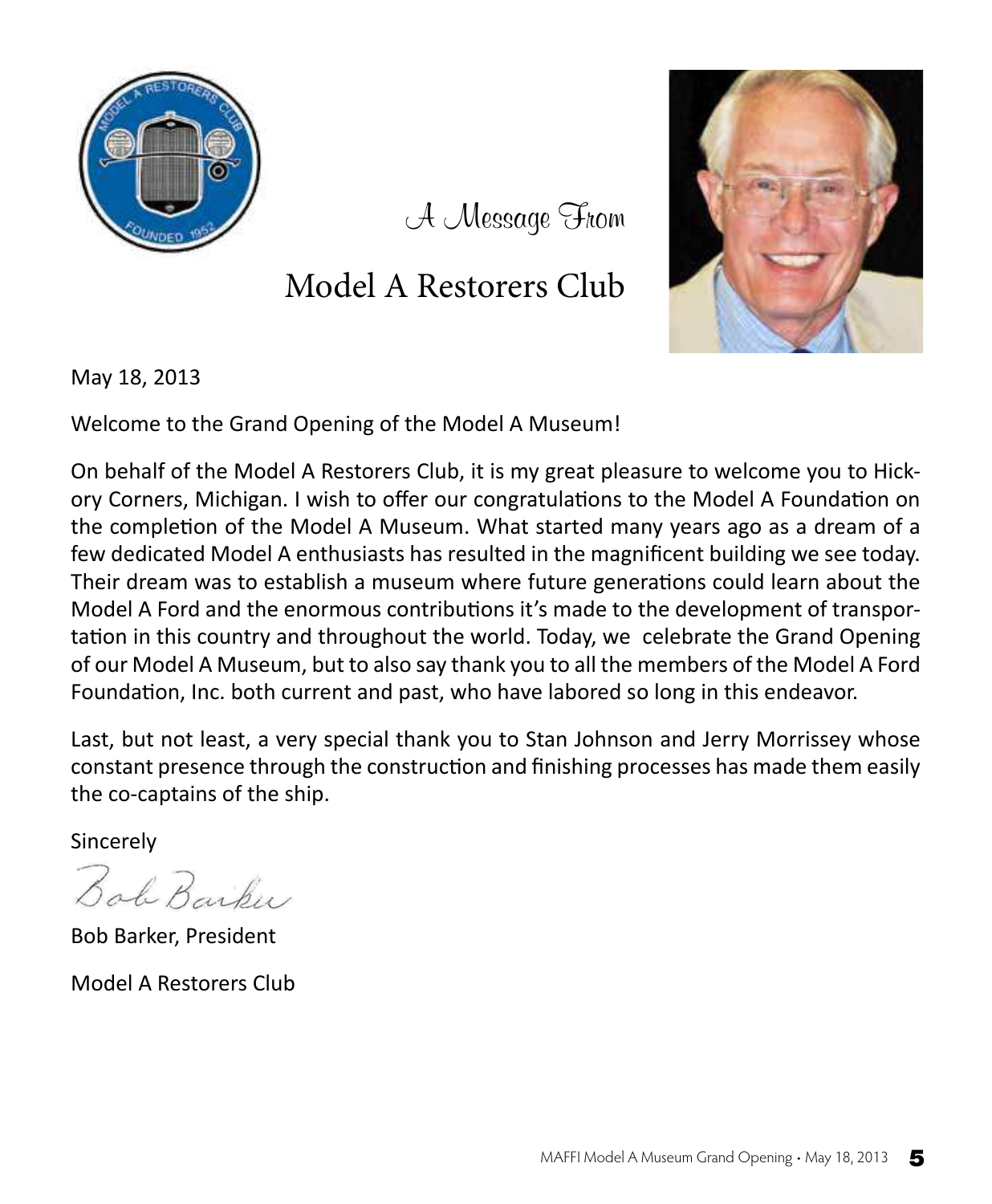

Original Light Fixtures from the

Twin Cities Ford Assembly Plant at St. Paul, Minnesota





During restoration by Randy Czubko, Valley City Sign, it was discovered that the leafed parts of the fixtures were copper. We elected to restore the fixtures to their original appearance. Make sure to see these!

his is one example that shows the Model A Ford Museum provides a home for Model A era treasures. Your support makes these restorations and exhibits possible.



Our sincere thanks to Ford Motor Company for this generous donation!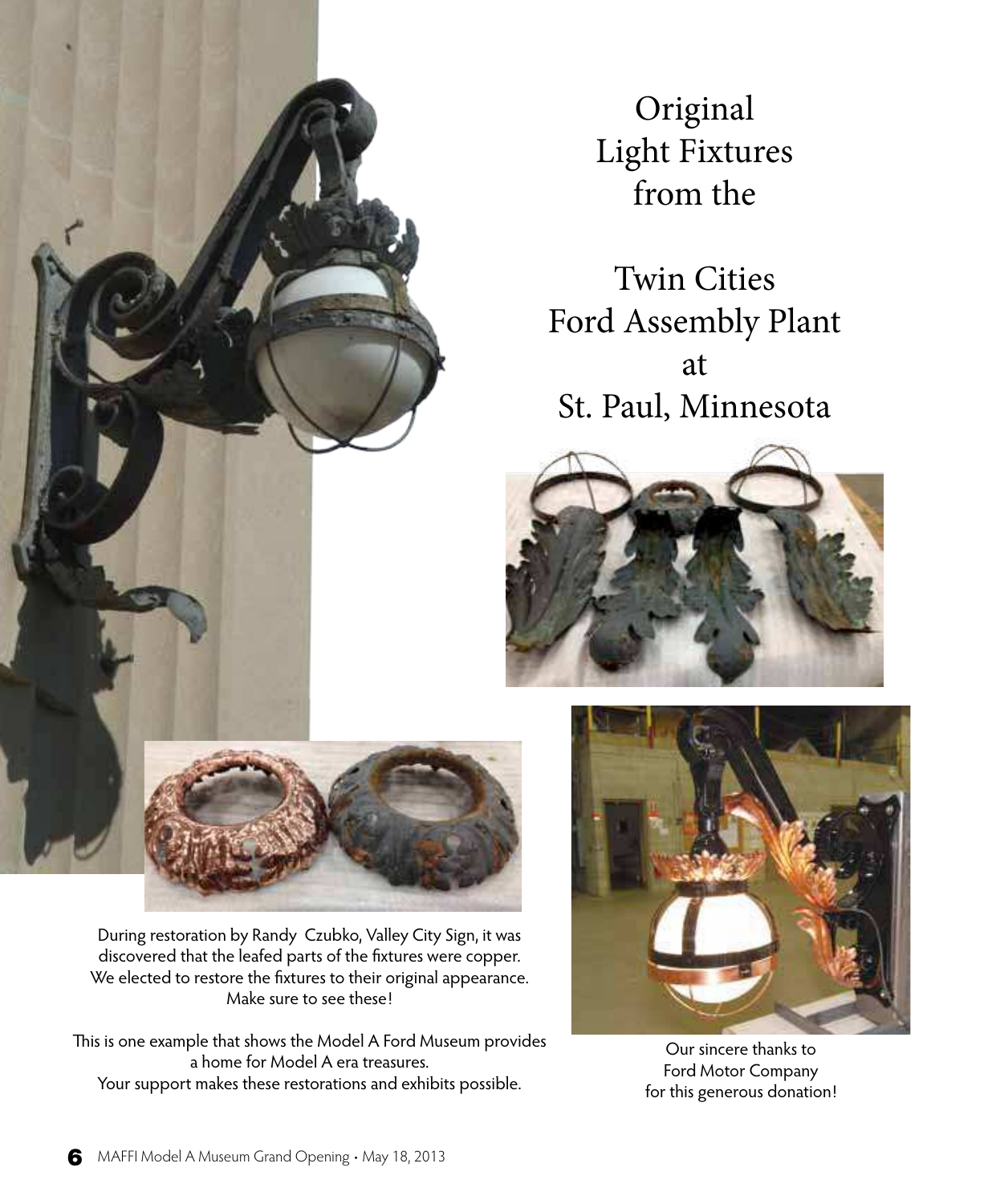#### Our Keynote Speaker **Bob Kreipke**

Ford Motor Company Corporate Historian and Creative Manager





Bob Kreipke apprenticed as a photographer in Detroit when he was in high school. He also studied music and worked on theater productions. Mr. Kreipke studied communications at Wayne State University and holds a Bachelor of Arts and a Masters degree with a minor in history. After college he helped pioneer medical fiber optic photography and produced over 25 instructional films while working for the Center for Instructional Technology. In 1975 Mr. Kreipke joined the Ford Motor Company as a filmmaker specializing in education, and public relations. Mr. Kreipke has over 50 major national and international awards for his films, videotapes and still photos. His historical photo presentations are displayed in many museums. He has served as: president of the Detroit Producers Guild, president of the International Television Association, president of the Great Lakes Division US Navy League, chairperson of the Michigan Bi-centennial Archive Commission and he served as a planning member of the American Automotive Centennial Commission.

Currently Mr. Kreipke serves as Vice Chairman of the MotorCities National Heritage Area. In November of 2001, Mr. Kreipke was given the Legend of the Year Award by the Media Communication Association International. Mr. Kreipke authored two books for Ford Motor Company, Ford Motor Company: The First 100 years, and also The Model T, both are available at www.turnerpublishing.com. He is a 2010 recipient of the Strathmore's Who's Who award. Mr. Kreipke is presently Ford Motor Company's Corporate Historian and Creative Manager.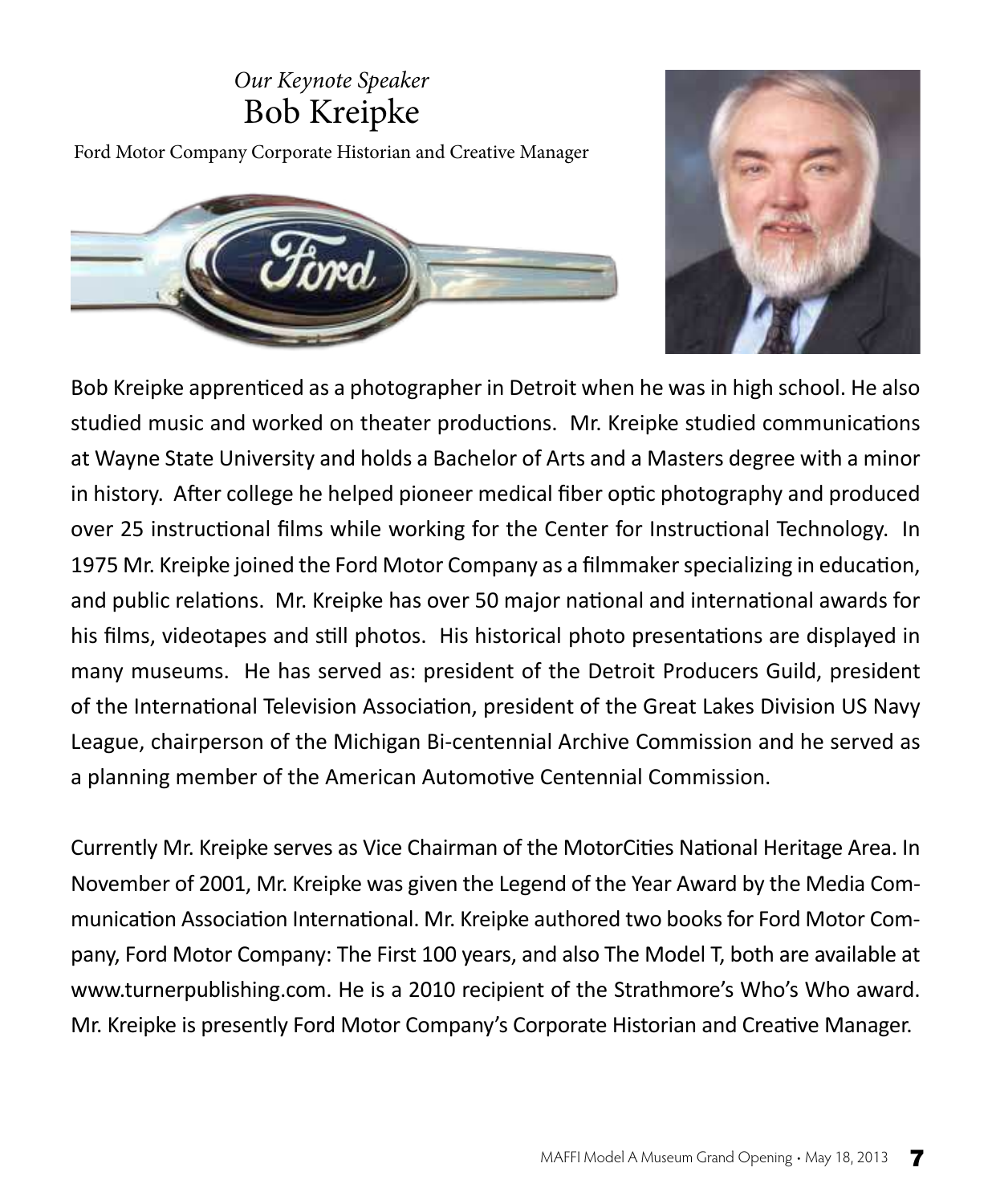

he Model A Ford Foundation, Inc., is thrilled to present these wonderful examples of Model A Ford cars, trucks and working machines!

hese exhibits are either donated or loaned to the Model A Ford Museum and we know you will enjoy seeing them. Additionally, other exhibits are presented to demonstrate the Model A era in the fashion, education, and commercial worlds. So take your time and enjoy these displays. We hope you enjoy everything presented!

If you would like to make a donation or loan of a vehicle, please contact:

Model A Ford Foundation, Inc. PO Box 95151 Nonantum, MA 02495



1930 AA School Bus - Huff and Puff Donated by Hangtown A's – Placerville, California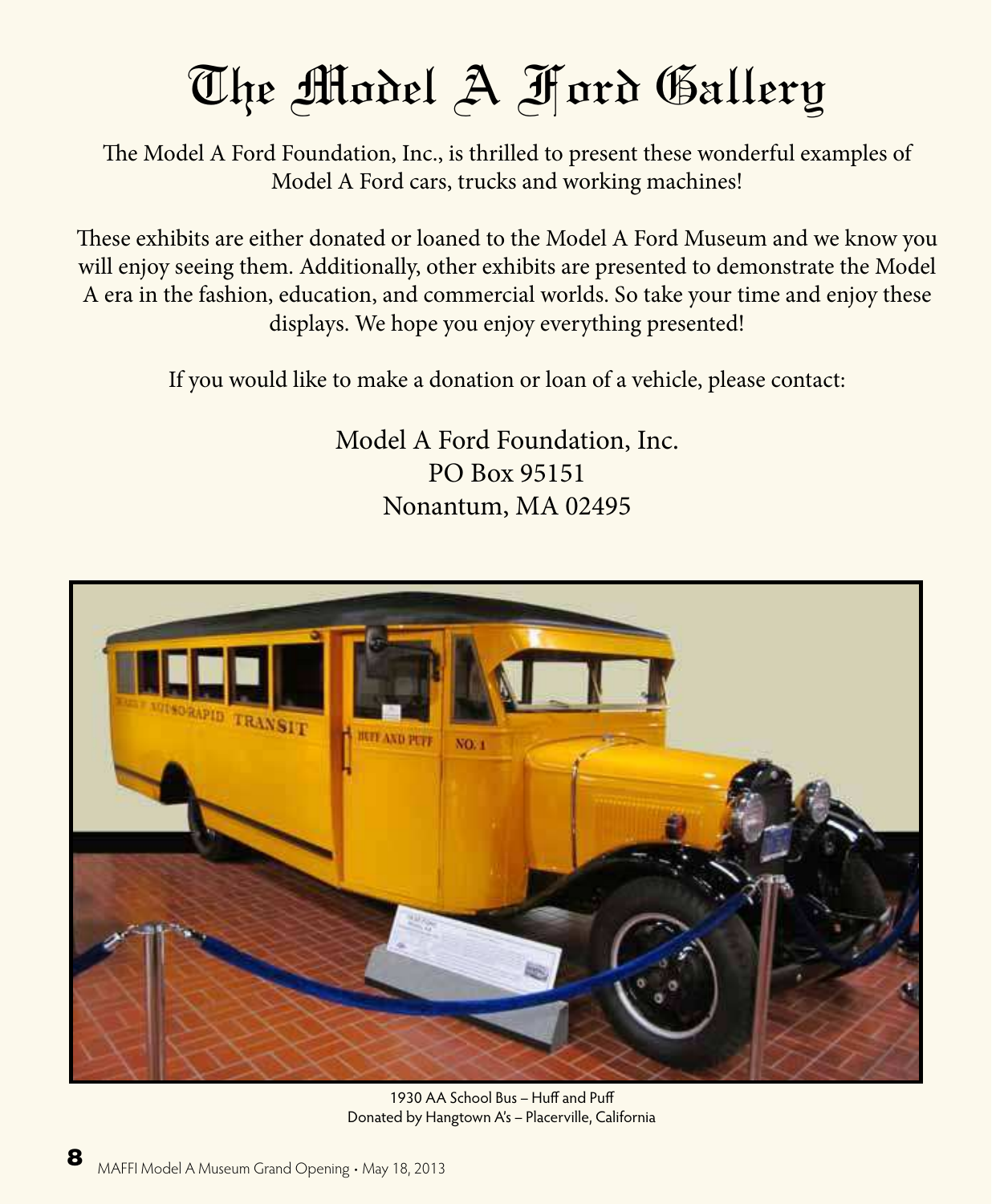

1928 Roadster Loaned by Jon Bowers – Richland, Michigan



1931 Pickup Loaned by Bill Edstrom – Presque Isle, Wisconsin



1903 Ford Tonneau Loaned by Brian Adkins – Germantown, Ohio



1924 Ford Model T Touring Loaned by Ken Ehrenhofer – Woodstock, Illinois



Model A Ford Cut-Away Chassis Loaned by Ed Dathe – Unionville, Indiana



1928 Phaeton – A gift to Thomas Edison Loaned by The Henry Ford – Dearborn, Michigan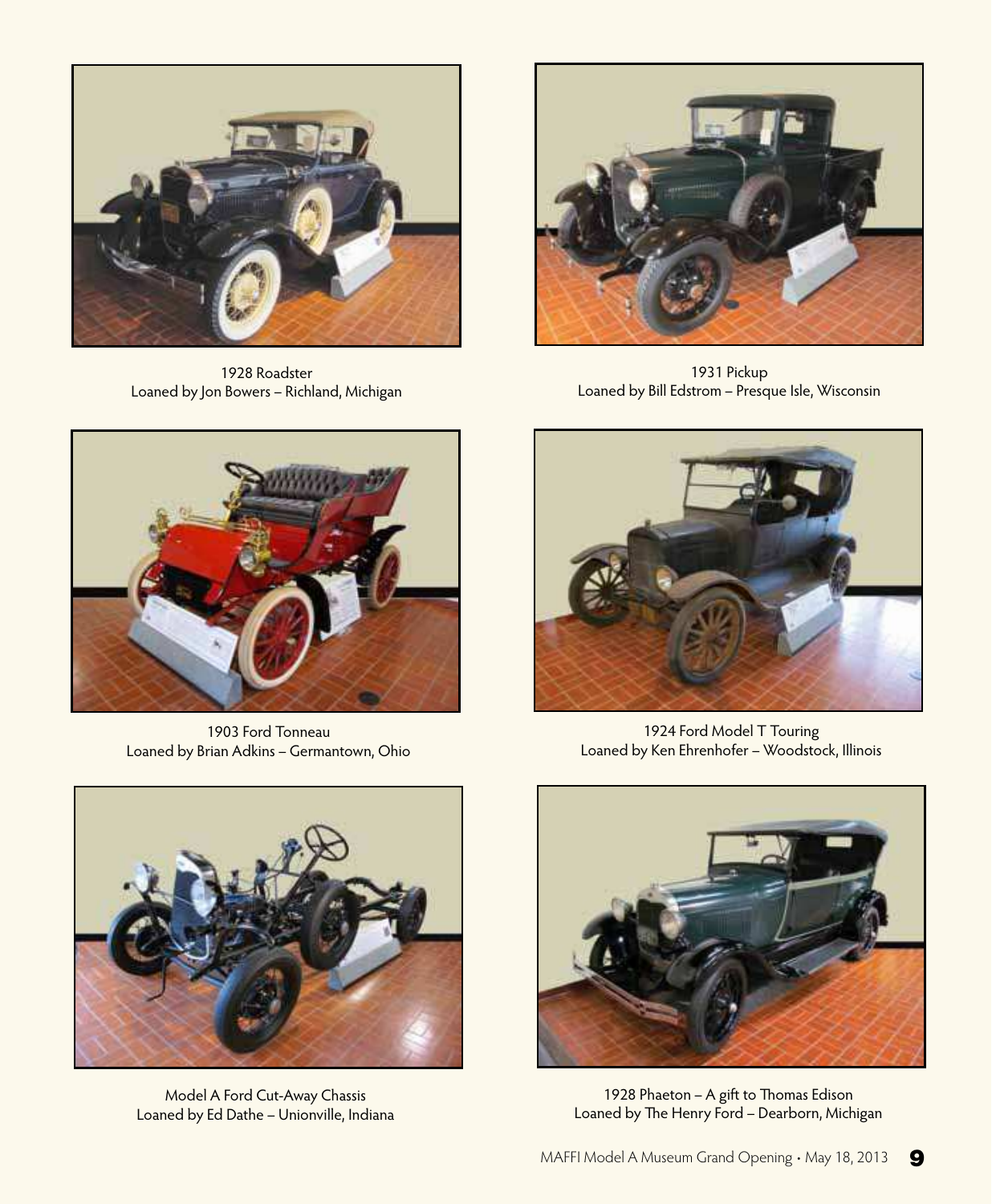

1928 AR Tudor Donated by Archie Jackson – Galena, Illinois



1928 Business Coupe Donated by Sam Nixon – Christiansburg, Virginia



1928 Special Coupe Donated by Dick Beard – Fort Wayne, Indiana



1929 Phaeton Donated by Bob Anderson – Hudsonville, Michigan



1929 Town Sedan Restored by "Joliet" Bob Trousil – Downey, California



1930 Fordor Loaned by Bill Edstrom – Presque Isle, Wisconsin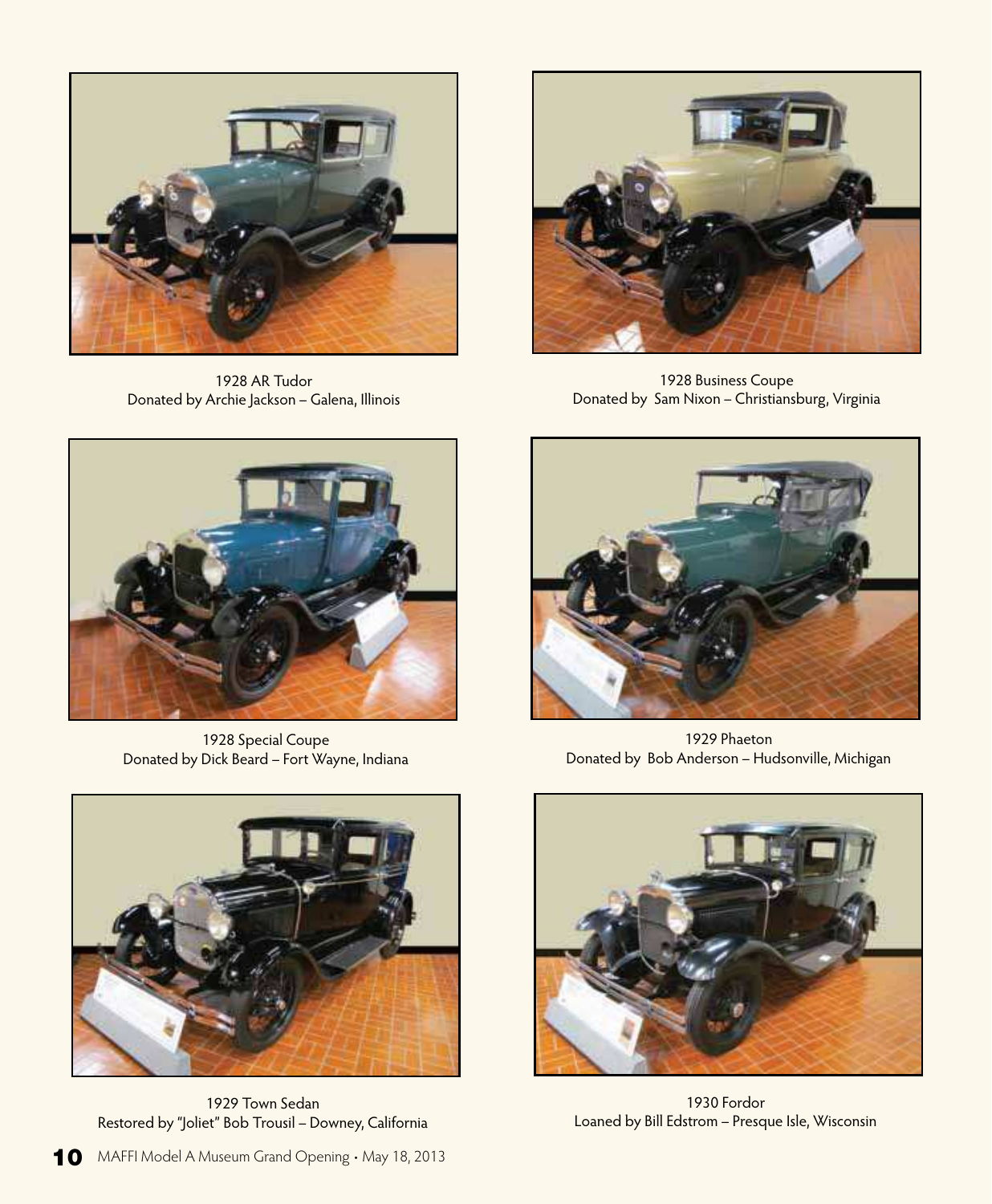

1931 Pickup Donated by Gene Bunce – Stow, Massachusets



1930 Deluxe Coupe Donated by Margaret Wichman – Lenexa, Kansas



1931 Victoria Coupe Donated by Marshall Lewis – Empire, California



1931 A 400 Loaned by AACA – Park Ridge, Illinois



1931 Cabriolet Loaned by Gary Johnson – Highland, Michigan



1931 Deluxe Phaeton Donated by Joe Hinton – Houston, Texas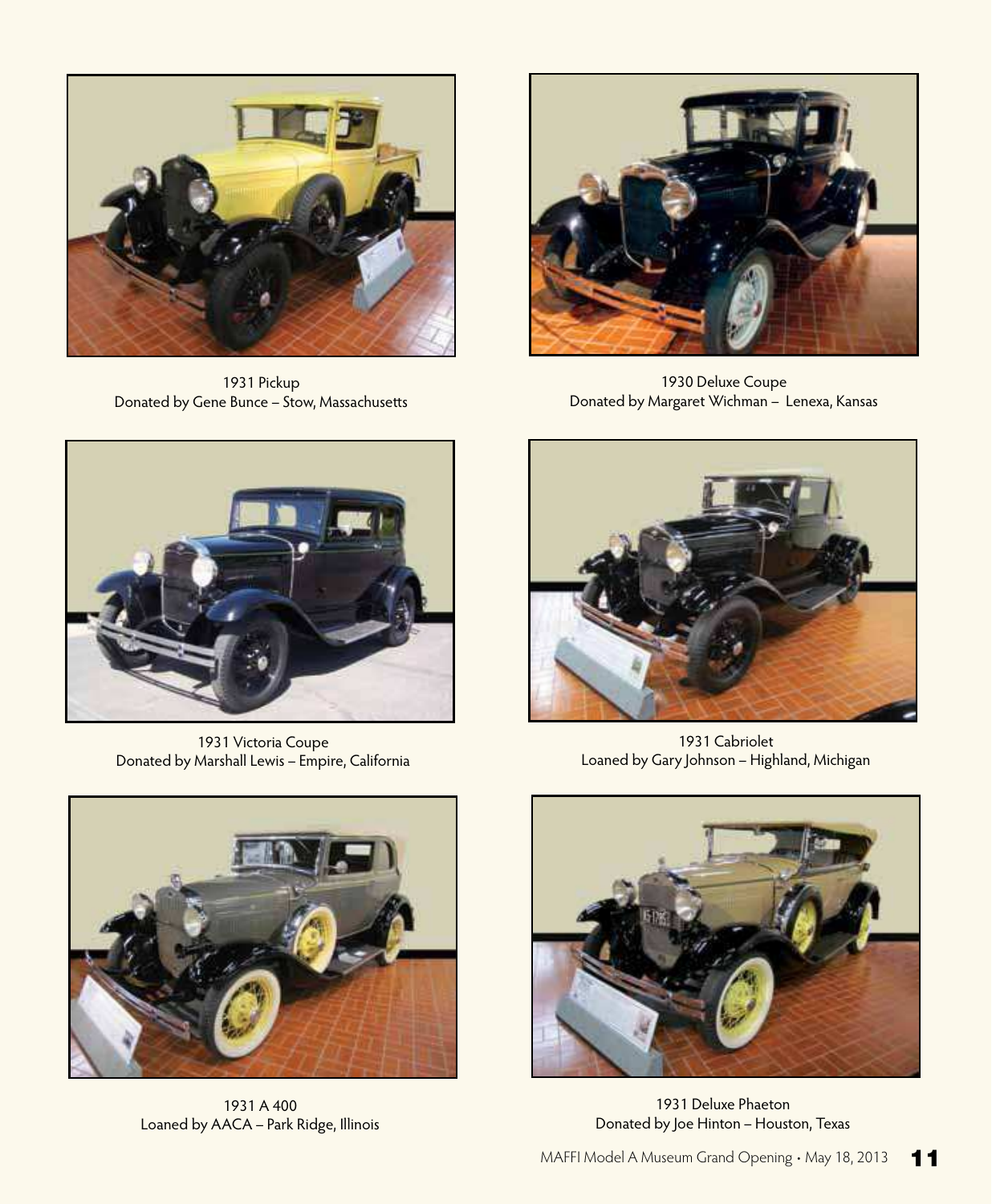

1931 Postal Vehicle Donated by Aldie Johnson – Bedford, Massachusets



1929 Delivery Donated by Gail Shafer-Crane – Lansing, Michigan



1929 AA Plaform Tandem Axle • 1929 Tractor Donated by Tim Kelly – New Canaan, CT • Art Callan – Newton, MA



Model A Ford Compressor Restored by Ken Ehrenhofer – Woodstock, Illinois



1930 AA Tanker Truck Donated by Tim Kelly – New Canaan, Connecticut



Model A Ford Marine Engine Restored by Roger Van Houten – Monroe, Michigan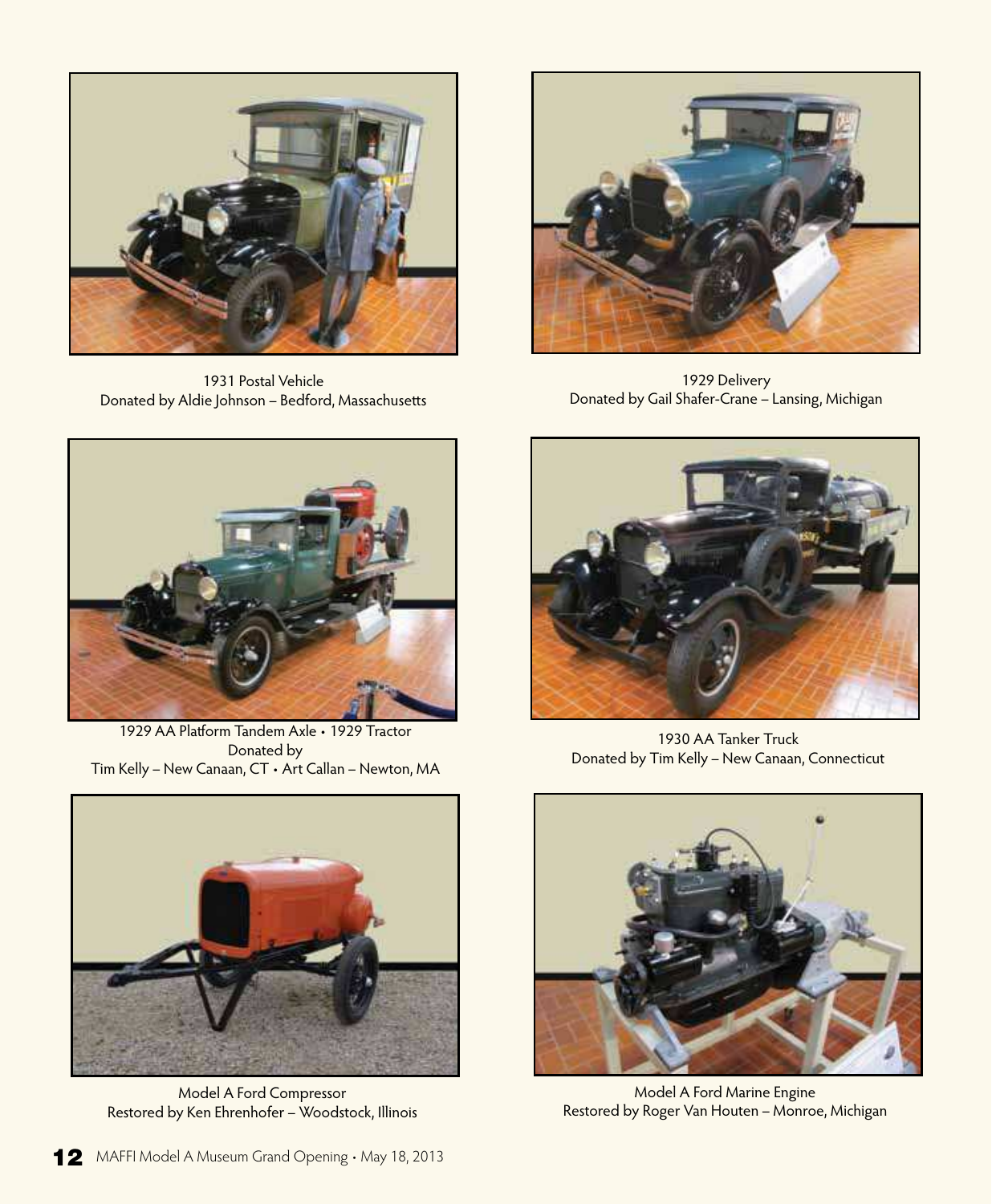

1930 Model AA Service Car Loaned by Tim Kelly – New Canaan, Connecticut



A fabulous diorama of the Ford assembly line. Made with Hubley cars and trucks. Built and donated by the Missouri Valley Region – St Louis Missouri.



Fashions were an important part of the Model A era. This display shows many, but others are featured throughout the Model A Museum. Also displayed here is a wonderful collection of scale model Ford Model A's.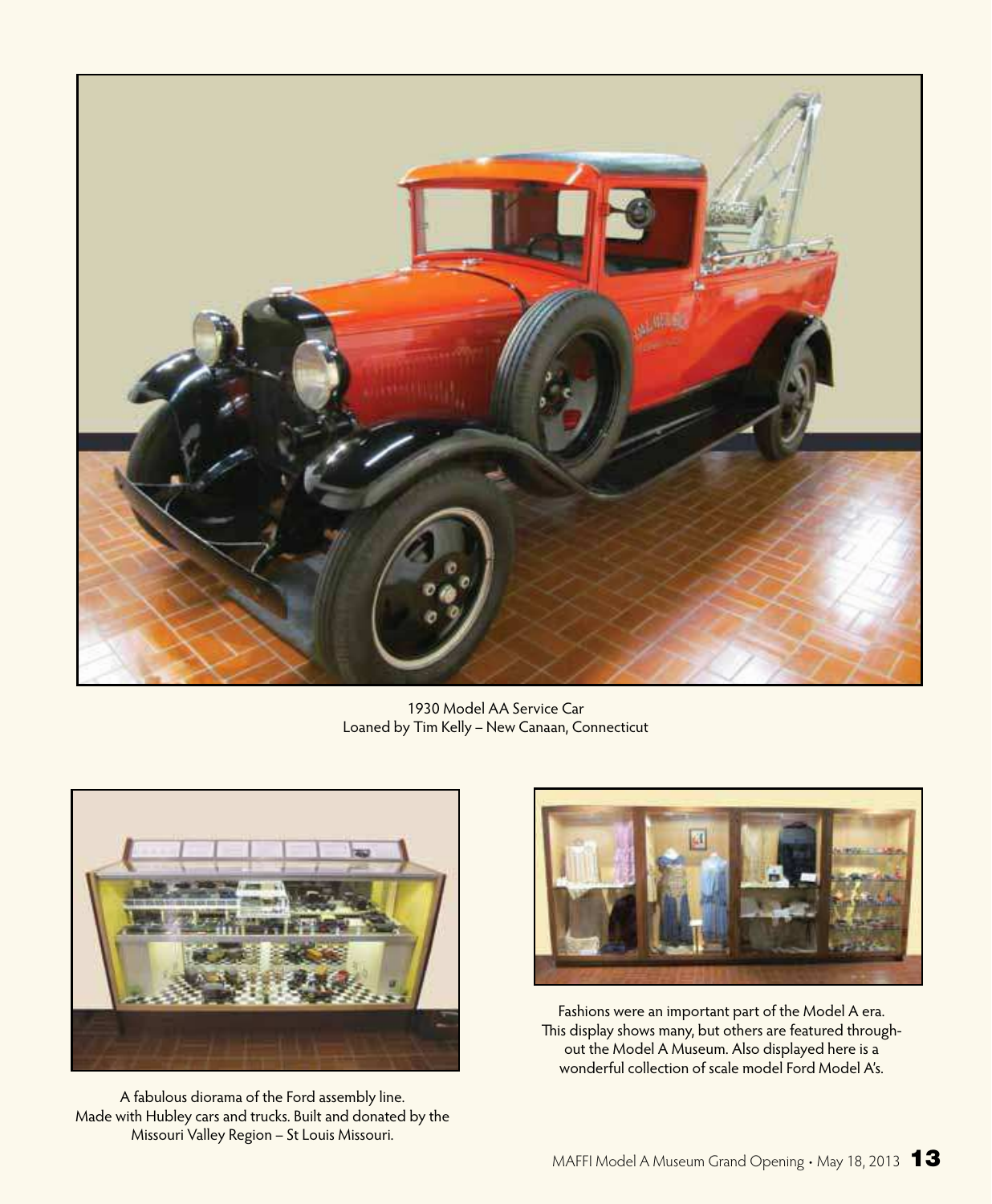Ford I have just come to from looking at your new can on exhibit in Orange It is fine. Postter than I ever expected Congretulations Comm



homas Edison sends congratulations to Henry Ford on the production of the New Ford - the Model A!

Era Fashion is a great look around the Gilmore Car Museum and especially, the Model A Ford Museum.



MAFFI President Stan Johnson (L) is shown a rare and vintage timepiece, once owned by Henry Ford, by Dick Folsom. Dick is loaning this fabulous artifact to the Model A Ford Museum, along with two books owned by Henry Ford. Make sure to see these!

Bouldtown  $\mathcal{Y}_{\mathbb{R}^{n+k}} \stackrel{y \downarrow}{\smile} \mathcal{Y}^{yy}$ Fourney and a chain at an questi Jije: **Znicription by Thomas Edison** lealde this losse of "Mary Hed A Little Lamb" Sook loosed by The Henry Ford - Deerborn, Michigan

Among the many artifacts and exhibits, the friendship between Henry Ford and his great friend Thomas Edison. Henry Ford felt strongly about a small book titled, "Mary Had A Litle Lamb," a copy of which is displayed in our school room section. Inside this important book is the above inscription writen by homas Edison.

Courtesy of he Henry Ford – Dearborn, Michigan

Courtesy of The Henry Ford - Dearborn, Michigan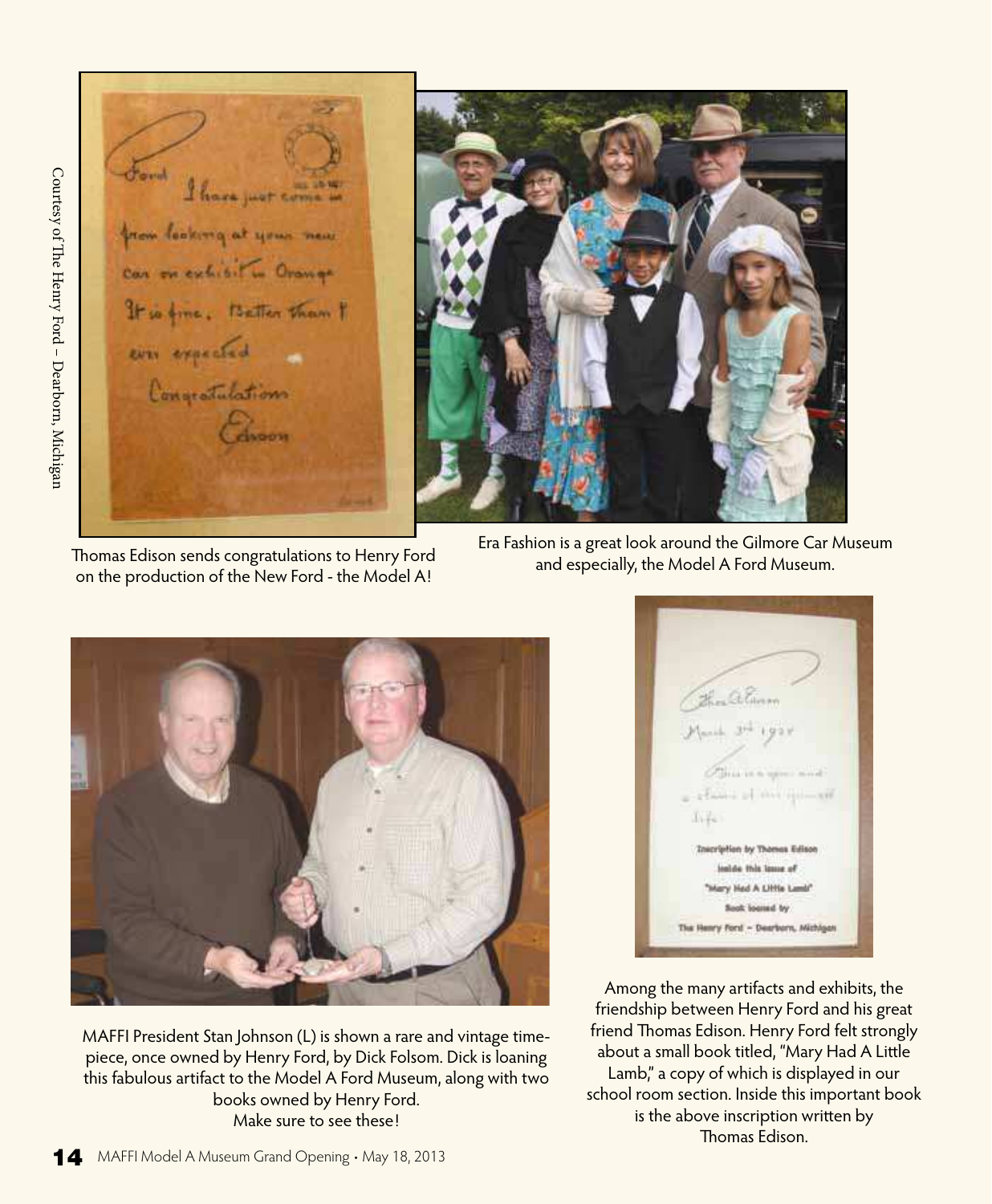

here are a great many small things to see inside the Model A Ford Museum. Make sure to see the Parts Department with rare items used during the Model A time frame. It is depicted as was seen at a Ford dealership 1928-1931.



See all the rare vehicles at the Gilmore Car Museum today!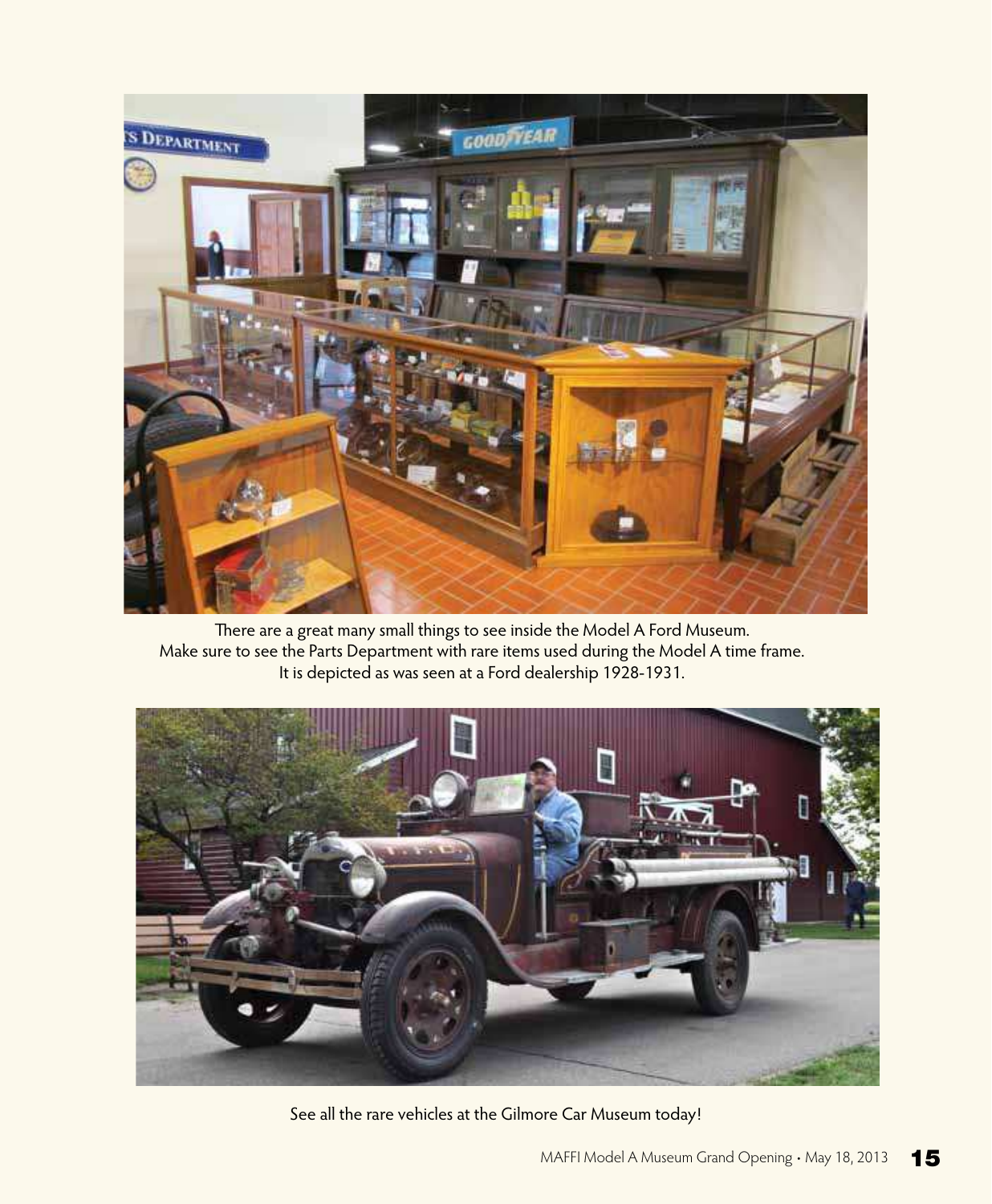

#### Historic Canpus

**EMPELHI COLLECTION** - The H.H. franklin Call has preserved to legacy of America's - The H.H. franklin Call automobile<br>When this recounting of America's successful air cooler automobile<br>When the recounting Canter.

**ADDIE, A PORD MISSINGH** - The Model A Real Reundation is according a 2325 Ford Dealership, complete with gas pumps and enough to the doop of many final to be stated A. Opening ane 2012

**JAMPANIA BARN** — This 2007 barn was moved more than 45 this, and reassersized board-by-board from in 1968. Today the term of boosts cars of the 1990s. The issue board phonon in the state of the 1990s. The issue board pho

**MIKCE ARROW** - Between 2003-2027 built see<br>interiors luxury cars produced.

3,4000 CAR CUIR OF AMERICA MUSEUM - CLASSICS TV

**RPOT** - Automative massat collection as featured on TV's<br>INTIQUES ROADSHOW:

WAS SWITCH TOWER - Authentic train tower moved from

**1004: CARS** - Pedal Cars, 1994 Disney Movie Set. from<br>The Greene-Mobile and original 1917 Lincoln factory stane work **Explayed duticale** 

**MILL STATION --** This recreated 2000s full-service gas station<br>returns original pumps, memorabilis and work lasy. Check<br>integrapics at the pumpt. **Mondicap accounts the fluctuation** 

ASTORCYCLES - himage motorcycles from the 1890s - 2006.

**JARRAGE HOUSE - The Cadillac-LuSale Club Museum's**<br>emposey exhibit while building begins.

**RNIK** -- George & Soly's Blue Moor Giner is an authentic 2342<br>26 City dines that was moved from Meniden, CT to the Museum<br>ed nationed in 2004.

**JUMORE HERETAGE CENTER** - Main exhibit galleries, resin<br>Nexter and maseum store.

**FOAM BARN** - From the horseless carriage to 2915, including<br>us, steam and electric powered. Connects to the Gilmore<br>Laternotive Heritage Center.



The wonderful Gilmore Car Museum campus!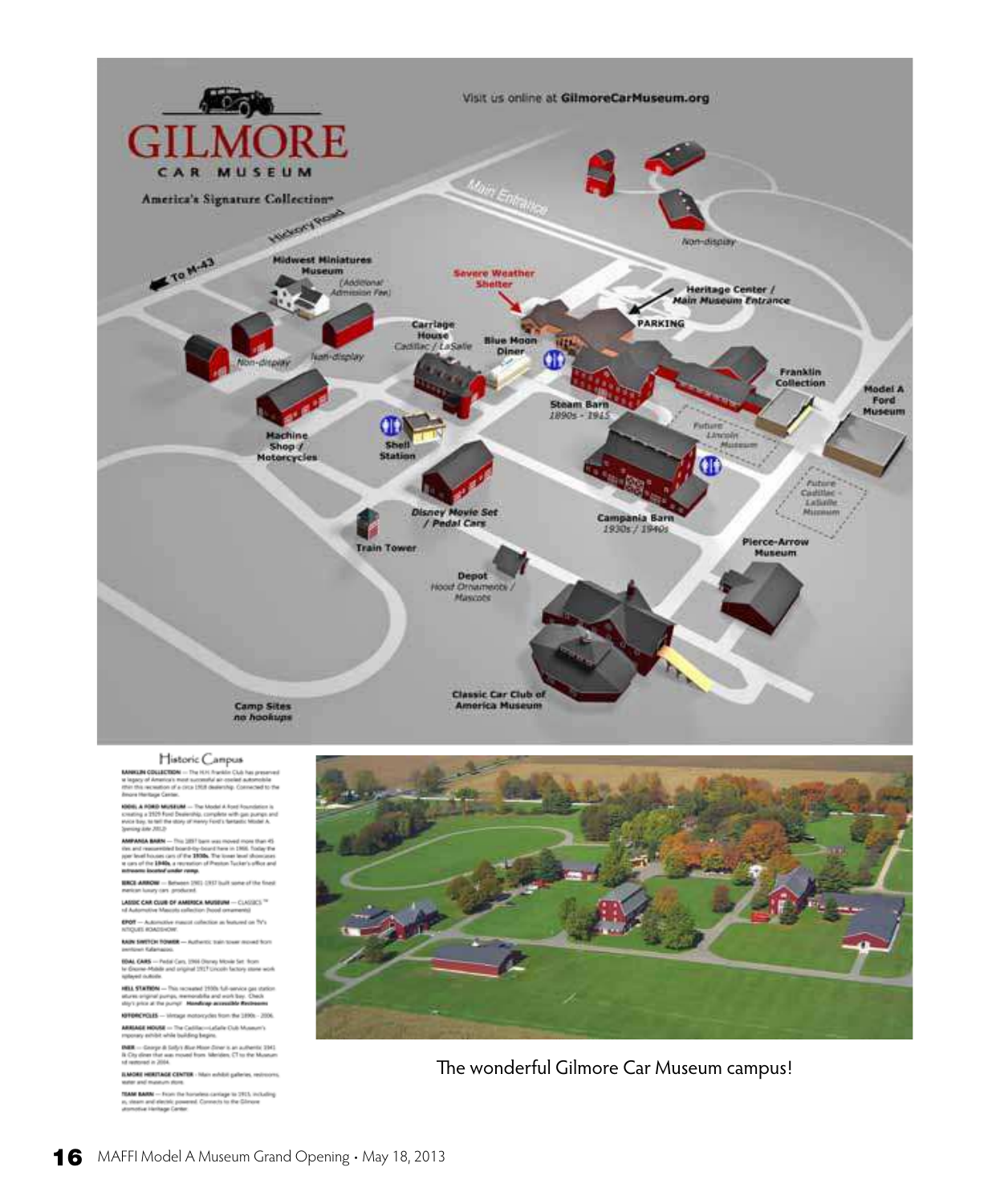#### Saluting **MAFFI TRUSTEES** Since 1986 to Today

*These leaders helped make our museum possible. Presented in order of service.*

Edie Jones – Murphys, California John Dyke – Peoria, Arizona J.B. Moates – Fort Worth, Texas Bob Swigert – Citrus Heights, California Ted Baker – Penryn, California Steve Hamilton – Bonney Lake, Washington Emma Celmer – Mission Viejo, California Gary Koser – Cocoa Beach, Florida Jerry Wilhelm – Novelty, Ohio Jerry Manning – Germantown, Wisconsin Del Swanson – San Jose, California Dennis Pierce – Hales Corner, Wisconsin Mel Hodde – Atwater, California Gene Hobart – Weslaco, Texas Caroline Kline – Santa Fe, New Mexico Bruce Davis – Grass Valley, California Lyle Meek – New Braunfels, Texas Howard Minners – Bethesda, Maryland Bob Anderson – Hudsonville, Michigan Bertha Haueter – Chardon, Ohio Jim homas – Cincinnati, Ohio Chet Wojcik – Agawam, Massachusets Aldie Johnson – Bedford, Massachusets John Page – Haverhill, New Hampshire Ross Milne – Brampton, Ontario Art Callan – Newton, Massachusets Ralph Morgan – Oak Ridge, Tennessee Jordon Beller – Westmont, Illinois

Judy Hamilton – Bonney Lake, Washington Stan Johnson – Springfield, Virginia Howard Truchot – Bellevue, Washington Gary DuPen – Port Hadlock, Washington Randy Sierk – Christiana, Pennsylvania Jim Montgomery – Monona, Wisconsin Sam Nixon – Christiansburg, Virginia Bruce Palmer – Canal Winchester, Ohio Marlin Perry – Arcadia, California George Tynan, Dallas, Texas Paul Lewis – Tomball, Texas Jay McCord - Orcutt, California Bill Shields – Vienna, Virginia Loukie Smith – Bufalo Junction, Virginia Don McAdams – Baton Rouge, Louisiana Walt Fuller – Mobile, Alabama Donna Lewis – Tomball, Texas John Marshall – Peotone, Illinois Philip Ierardi – St. Louis, Missouri John Lavoy – Rocklin, California Jerry Morrissey – Kalamazoo, Michigan Janice Barker – Whitehouse, Ohio Anne Neely-Beck - Jeffersonville, Georgia Rob Seiter – Livonia, Michigan Steve Ribeau – Santa Rosa, California Don Miller – Clay City, Indiana Rob Mills - Deerfield, Michigan